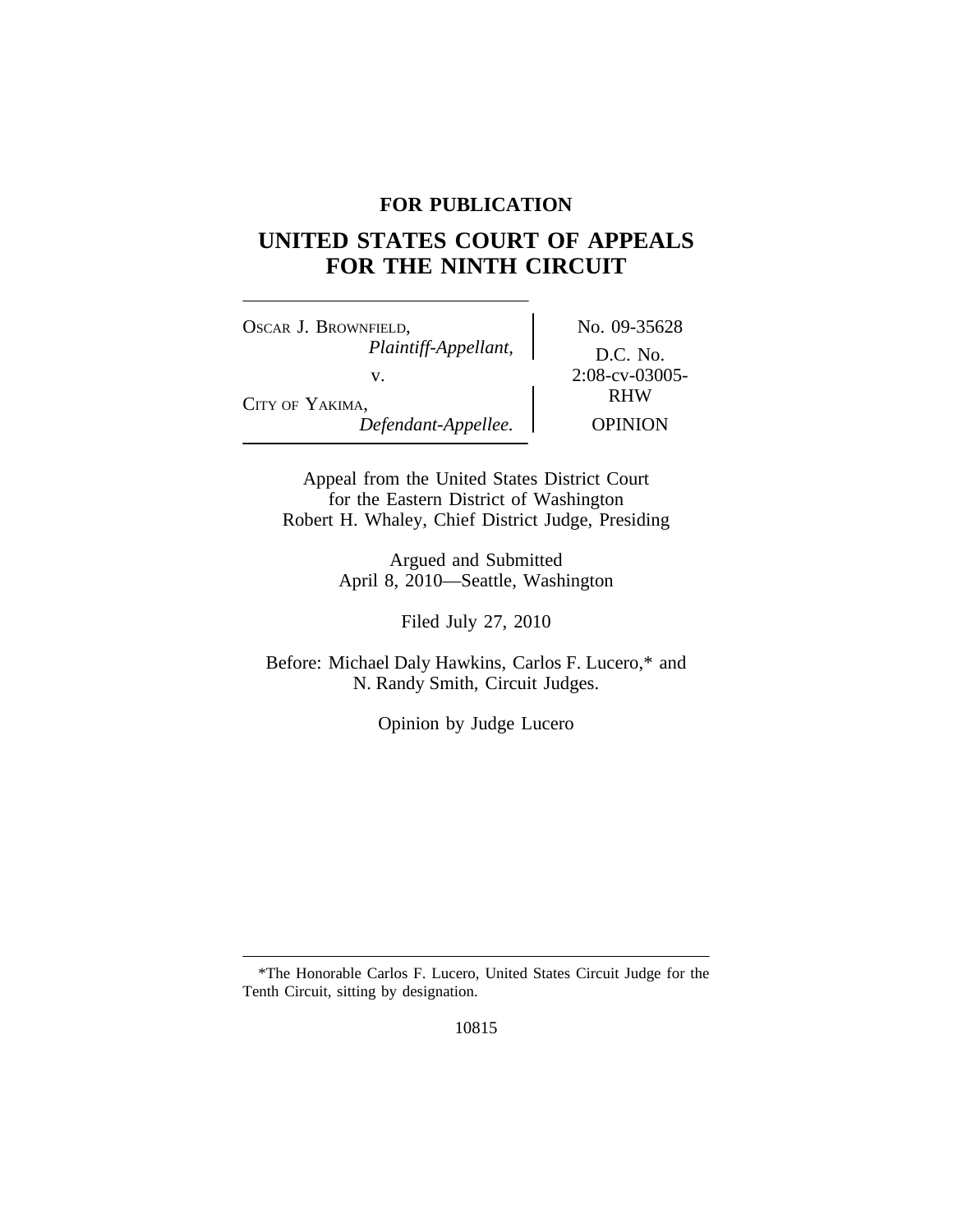#### **COUNSEL**

John G. Bergmann, Helsell Fetterman, LLP, Seattle, Washington, and Lish Whitson, Lish Whitson, PLLC, Seattle, Washington, for the plaintiff-appellant.

Jerry J. Moberg, Jerry Moberg & Associates, Ephrata, Washington, for the defendant-appellee.

#### **OPINION**

LUCERO, Circuit Judge:

Oscar J. Brownfield appeals the district court's grant of summary judgment in favor of the City of Yakima on his claims for violations of the Americans with Disabilities Act ("ADA") and the Family Medical Leave Act ("FMLA"), and for First Amendment retaliation. We hold that the City did not violate Brownfield's rights under the ADA by requiring a fitness for duty exam ("FFDE") after he repeatedly exhibited emotionally volatile behavior while serving as a police officer, that his complaints regarding a coworker with whom he shared duties did not address matters of public concern, and that his FMLA claim lacks merit. Exercising jurisdiction under 28 U.S.C. § 1291, we affirm.

# **I**

#### **A**

Brownfield began working as a police officer for the City of Yakima Police Department ("YPD") in November 1999.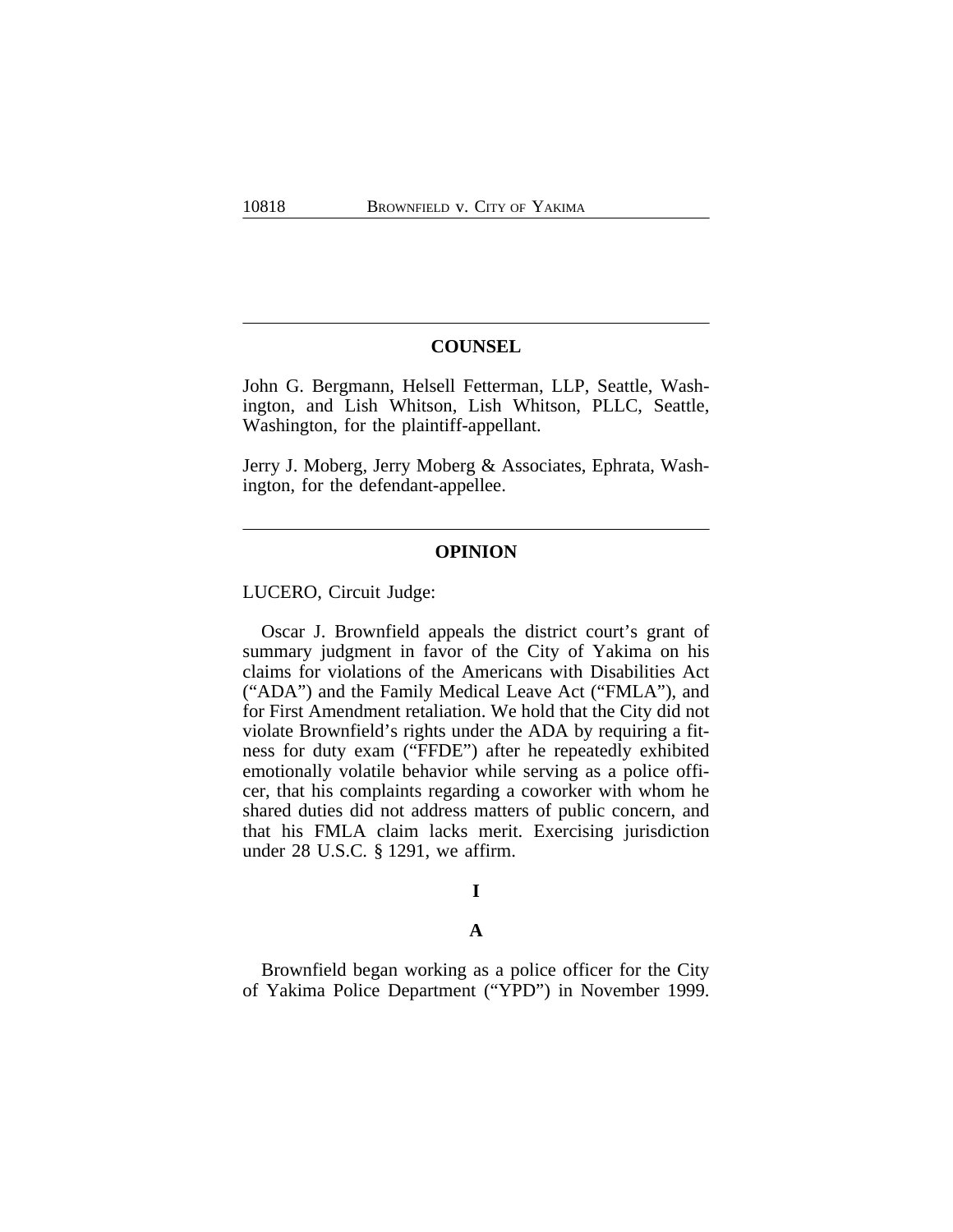Approximately one year later, he suffered a closed head injury in an off-duty car accident. After recovering from symptoms including reduced self-awareness, Brownfield returned to full duty in July 2001. He received positive performance evaluations and was awarded several commendations over the next three years.

**B**

In June 2004, Brownfield complained to his superior, Sergeant Amos, about Officer Dejournette, Brownfield's community service partner for Police Athletic League ("PAL") and Drug Abuse Resistance Education ("DARE") matters. In an interoffice memo titled "Unethical work practices," Brownfield wrote that Dejournette neglected his duties with respect to the DARE program to work on fraud matters, forcing Brownfield to complete tasks assigned to Dejournette. Brownfield complained that he "was not recommended for the SWAT team because of PAL and DARE. It seem[ed] unfair that Dejournette [could] work on fraud stuff and disregard DARE." The memo further took issue with Dejournette's use of comp time and overtime. In particular, Brownfield was disturbed that Dejournette was given twenty hours in "time owed" because Lt. Merryman, another superior, requested Brownfield "spend more hours on the development of PAL, but ha[d] never offered [him] time owed as a reward." Brownfield continued, "If Lt. Merryman is giving Dejournette time owed for work with PAL it would be a great dishonor to [a third officer] and [Brownfield] since [they] give an enormous amount of time to PAL without compensation." Finally, Brownfield argued that Dejournette and Merryman were too friendly with each other.

Over the next year, Brownfield compiled notes on Dejournette's perceived shortcomings. These notes detail Dejournette's failure to complete reimbursement requests, grant applications, and time sheets in a punctual manner, his continued use of overtime and comp time, and his generally "lacka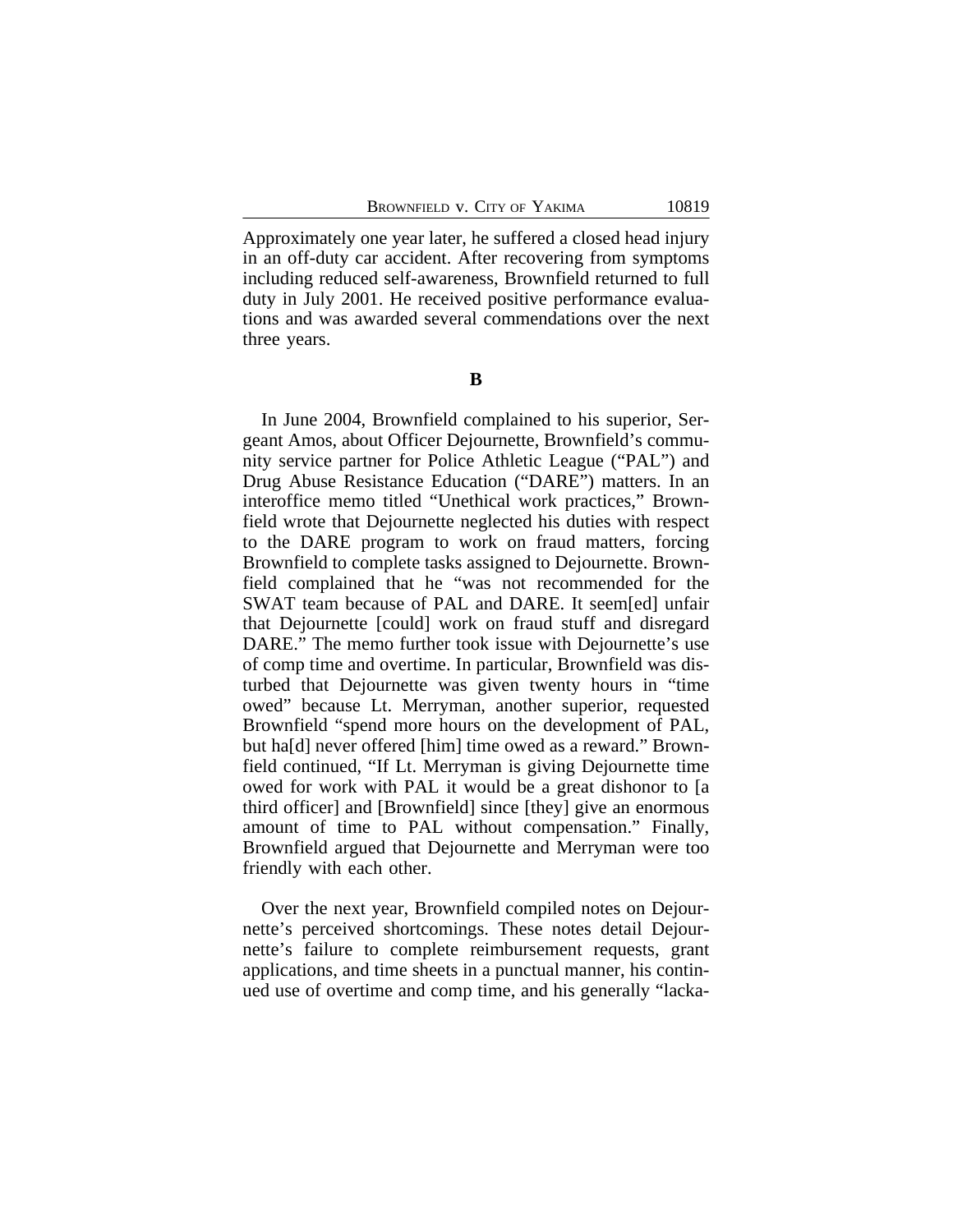daisical approach to PAL duties." In May 2005, after Merryman reprimanded Brownfield for failing to schedule an event, Brownfield forwarded his notes to YPD Chief Sam Granato. Shortly after forwarding his notes, Brownfield composed a second email to Granato complaining that Dejournette closed the PAL facility early for illegitimate reasons.

On May 11, 2005, Brownfield, Merryman, and Amos met to discuss Brownfield's problems with Dejournette. Midway through the meeting, Brownfield used an expletive in stating that he needed to talk to a union representative. Despite an order from Merryman to remain in the room, Brownfield stood up and left. When Amos found Brownfield speaking to another officer, Brownfield swore at him and demanded he leave the room. Brownfield was temporarily suspended for insubordination as a result of this incident. He later explained that he had expected to meet with Granato and was concerned that the meeting included Merryman, who was the subject of some of his complaints. Brownfield stated that he was "consumed" with anger and fear, and that he recognized that he needed to take a break.

In September 2005, four incidents occurred that, together with the above-described confrontation, led the YPD to refer Brownfield for an FFDE. First, Brownfield engaged in a disruptive argument with another officer during muster. A sergeant reported that when Brownfield learned that YPD was investigating him—but not the other officer—he became visibly upset, was swearing, and was "just not really speaking full sentences."

Second, Brownfield reported that he felt "himself losing control" during a traffic stop. According to a YPD sergeant, Brownfield reported that a young child riding in a vehicle he pulled over began taunting him during the stop. Brownfield became upset, his legs began shaking, and he "wasn't sure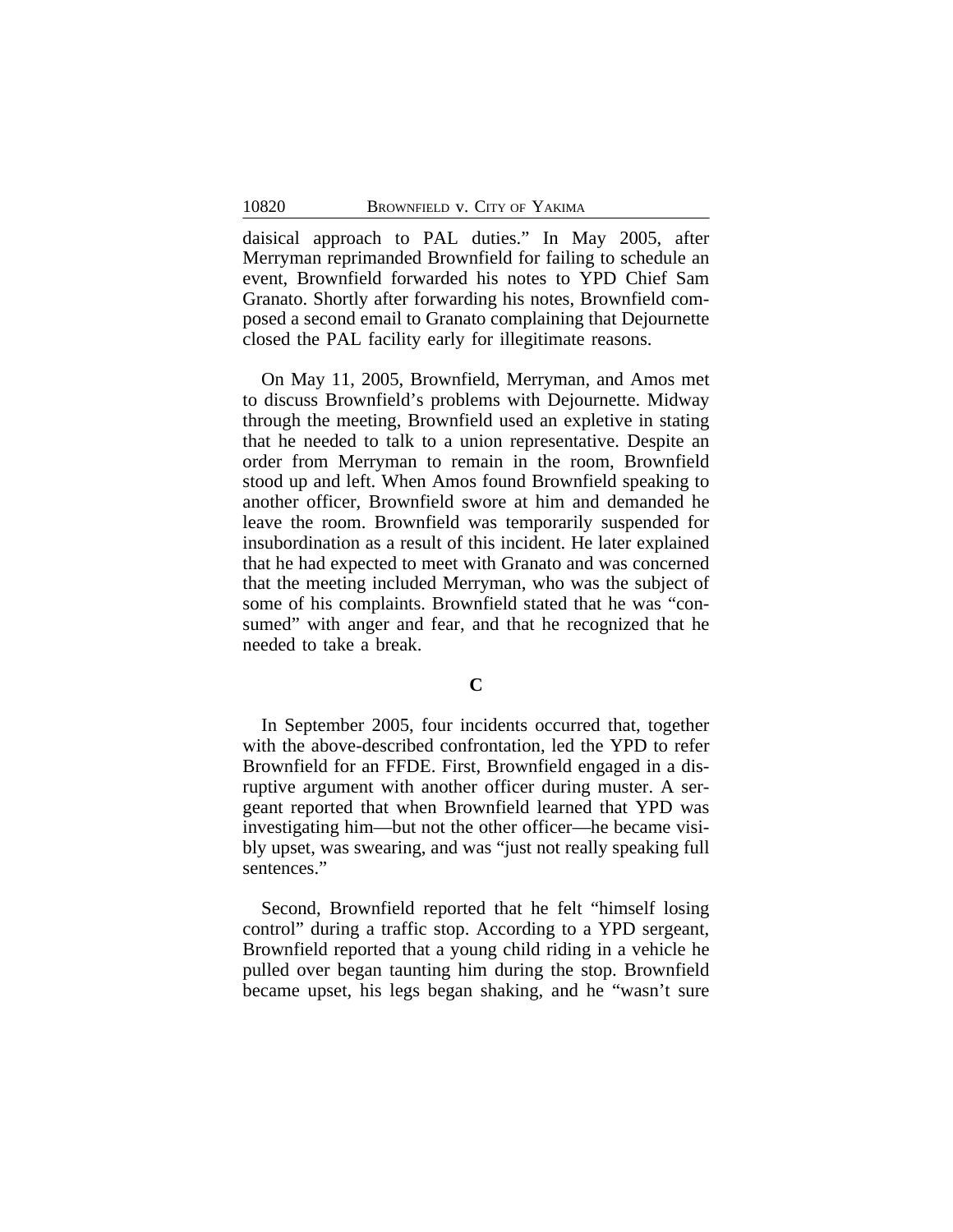what he was going to do." Brownfield calmed down when a backup officer arrived.

Third, the YPD received a domestic violence call from Brownfield's estranged wife, Leticia.**<sup>1</sup>** Leticia reported that she and Brownfield began arguing when she stopped at his apartment to see their children. As she was backing out of a doorway, Brownfield allegedly struck her by slamming the door. Brownfield disputed this version of events, and no charges were filed.

Finally, a YPD officer reported that Brownfield made several statements that caused him concern. The officer told a YPD captain that Brownfield made comments such as "It's not important anyway," "I'm not sure if it's worth it," and "It doesn't matter how this ends." After hearing this report, Captain Copeland placed Brownfield on administrative leave and ordered him to undergo an FFDE.

#### **D**

Dr. Decker conducted the FFDE on October 19, 2005. She diagnosed Brownfield as suffering from "Mood Disorder due to a General Medical Condition with mixed features," which manifested itself in "poor judgment, emotional volatility, and irritability" and which could be related to Brownfield's 2000 head injury. Dr. Decker concluded that Brownfield was unfit for police duty and that his disability was permanent. Brownfield was transferred from administrative to FMLA leave.

In December 2005, Brownfield was injured in another offduty car accident. He suffered minor back and neck injuries that were treated by his primary care physician, Dr. Gondo. On February 3, 2006, Dr. Gondo signed a release form stating that Brownfield "[could] perform the physical activities described in the job analysis" and referencing his FMLA

**<sup>1</sup>**Brownfield was going through a divorce at the time.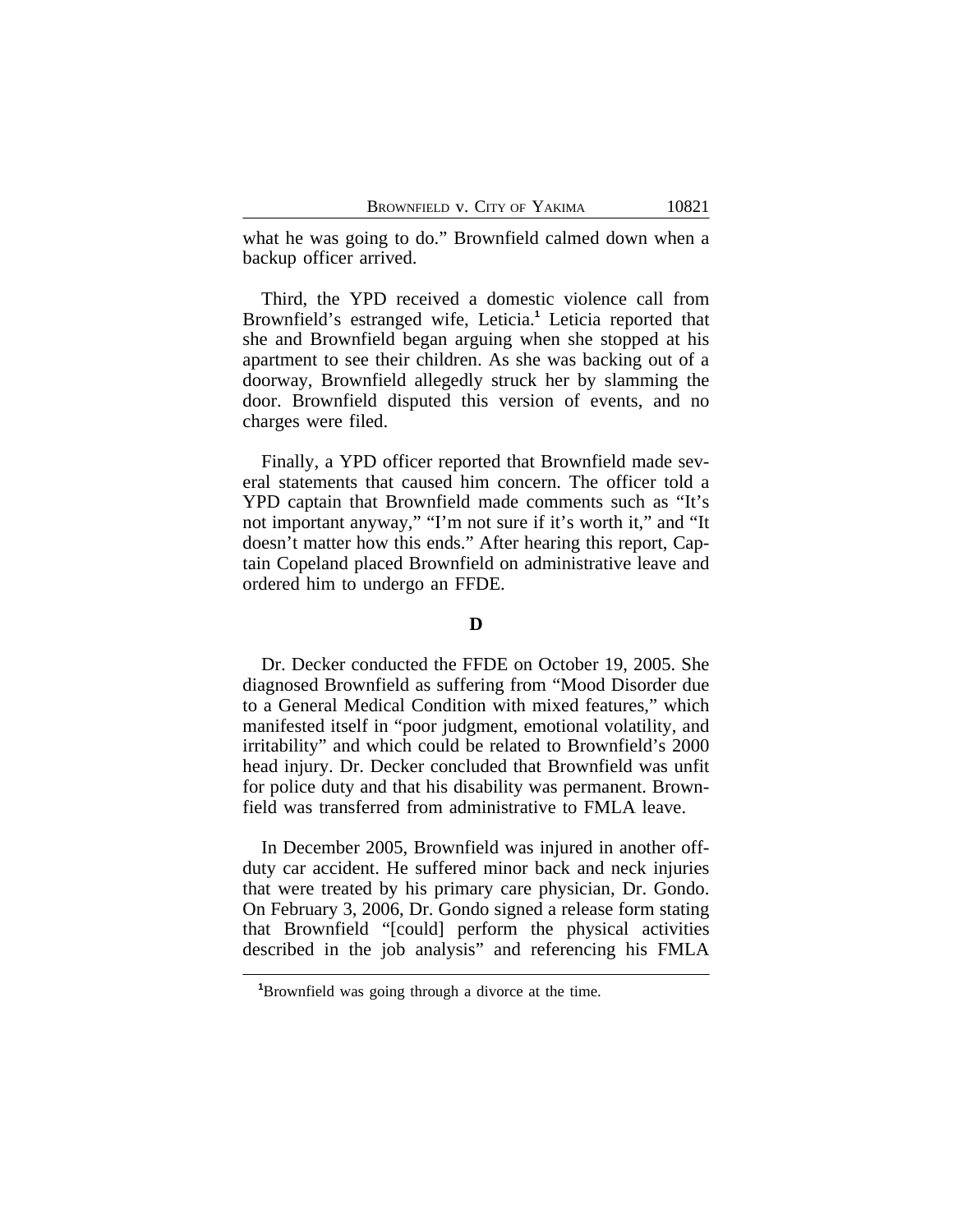leave status. A report attached to the document described Brownfield's recent injuries, but not his preexisting psychological problems. YPD forwarded Dr. Decker's report to Dr. Gondo and asked whether he would defer to its findings, and if not, to provide his mental health qualifications and basis for disagreement. Dr. Gondo stated that he would not defer, but failed to respond to the latter inquiries.

In May 2006, the City informed Brownfield that it would hold a pre-termination hearing with respect to his employment with the YPD. In response, Brownfield emailed a YPD captain reiterating his complaints about Dejournette and insinuating that Dejournette may have stolen PAL funds. Brownfield advised: "I don't think it would be a good choice for the chief to fire me prior to the independent audit, but that's just me."

Prior to the hearing, Brownfield obtained a second opinion from a Dr. Mar. Dr. Mar agreed with Dr. Decker that Brownfield was unfit for duty due to his "emotional, cognitive, behavioral, and physical problems." However, Dr. Mar believed that Brownfield's problems might be amenable to treatment. The City continued Brownfield's pre-termination hearing pending treatment and further evaluation by Dr. Mar and Dr. Decker.

In December 2006, Dr. Mar reported that Brownfield was progressing well and would be able to return to duty at an unspecified date with continued treatment. Brownfield refused to return to Dr. Decker, leading YPD to order an FFDE with another doctor, Dr. Ekemo. Brownfield attended an initial exam in February 2007, and Dr. Ekemo scheduled a second visit with Brownfield to complete his evaluation. However, Brownfield refused to attend the follow-up session.

The City informed Brownfield that he would likely be terminated unless he cooperated in the FFDE, but Brownfield again refused. A pre-termination hearing was held on March 19, 2007. City Manager Richard Zais determined that Brown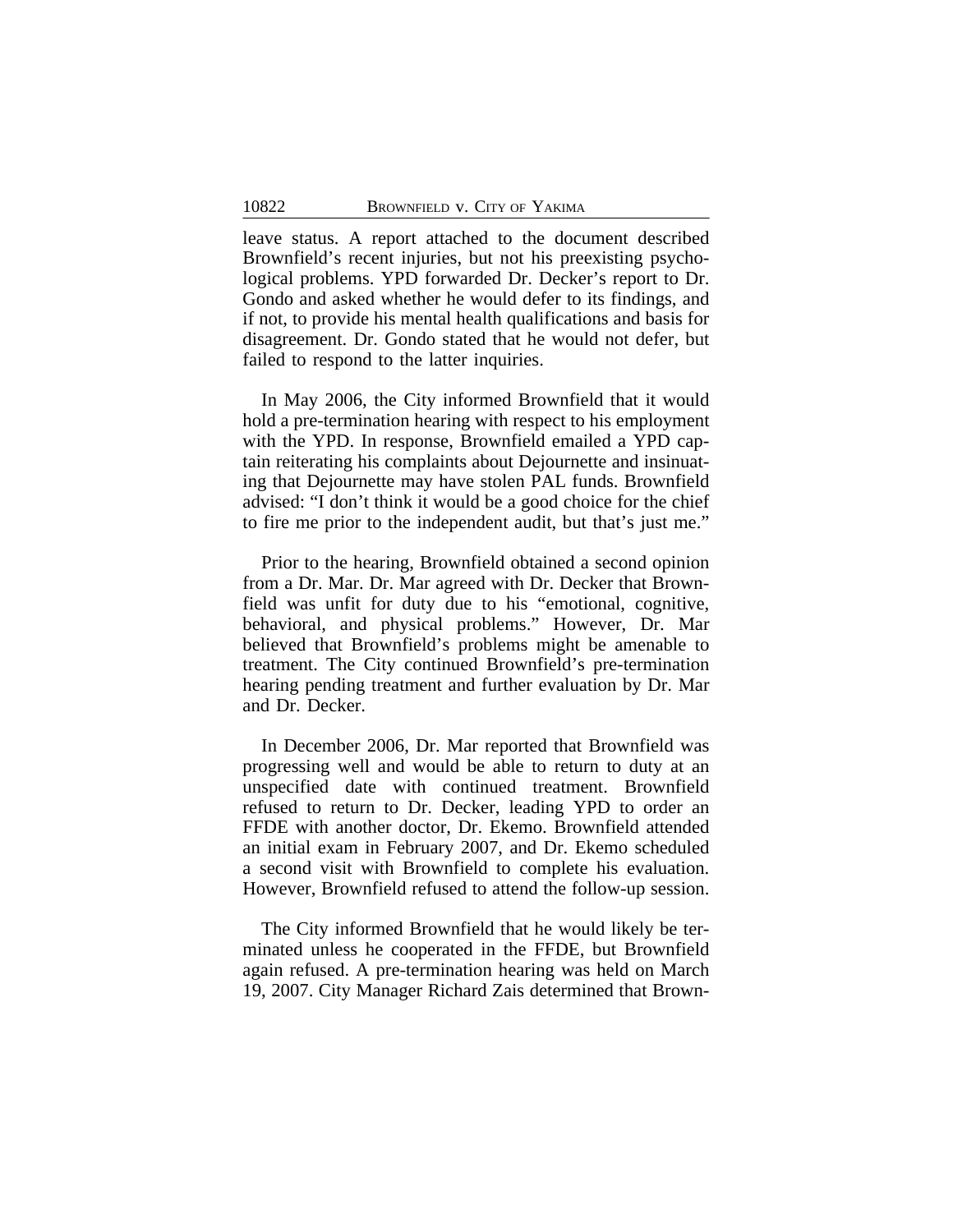field was insubordinate and unfit for duty. Brownfield was terminated on April 10, 2007.

#### **E**

On January 8, 2008, Brownfield filed suit in federal court alleging violations of the ADA and FMLA, First Amendment retaliation, and related state law claims. The district court granted summary judgment in favor of the City, dismissed Brownfield's federal claims with prejudice, and declined to exercise supplemental jurisdiction over the state law claims. Brownfield appealed.

#### **II**

We review a district court's grant of summary judgment de novo. *Universal Health Servs., Inc. v. Thompson*, 363 F.3d 1013, 1019 (9th Cir. 2004). In doing so, "[w]e must determine, viewing the evidence in the light most favorable to the nonmoving party, whether there are any genuine issues of material fact and whether the district court correctly applied the relevant substantive law." *EEOC v. Luce, Forward, Hamilton & Scripps*, 345 F.3d 742, 746 (9th Cir. 2003).

#### **A**

**[1]** Brownfield alleges that the City violated the ADA by requiring him to submit to the FFDEs. Under 42 U.S.C. § 12112(d)(4)(A), an employer may not require a medical examination to determine whether an employee is disabled "unless such examination or inquiry is shown to be jobrelated and consistent with business necessity." In interpreting the "business necessity" standard in another ADA context, we have cautioned that it "is quite high, and is not to be confused with mere expediency." *Cripe v. City of San Jose*, 261 F.3d 877, 890 (9th Cir. 2001) (quotations and alteration omitted) (discussing "business necessity" with respect to qualification standards).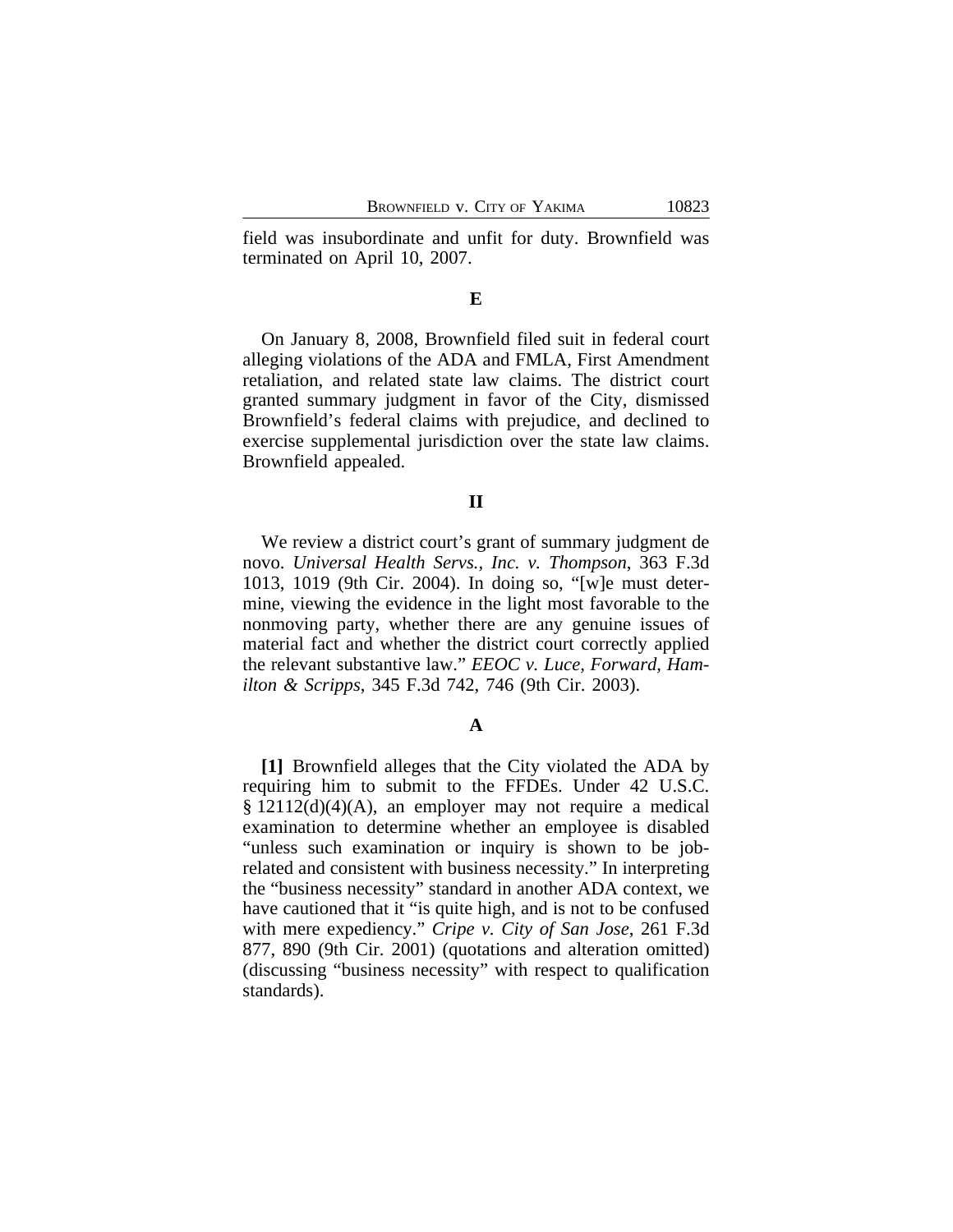Relying on *Yin v. California*, 95 F.3d 864 (9th Cir. 1996), Brownfield contends that the business necessity standard cannot be met without a showing that an employee's job performance has suffered as a result of health problems. We disagree. In *Yin*, we considered only "whether the state may compel an employee with a prolonged and egregious history of absenteeism and a record of on-the-job illnesses to undergo a fitness-for-duty medical examination." *Id.* at 866. Faced with an employee whose job performance was affected by medical issues, we held that "when health problems have had a substantial and injurious impact on an employee's job performance, the employer can require the employee to undergo a physical examination designed to determine his or her ability to work." *Id.* at 868. We did not hold that these are the only circumstances that constitute business necessity.

**[2]** Although this circuit has yet to address whether an employer may preemptively require a medical examination, other courts have answered in the affirmative. In *Watson v. City of Miami Beach*, 177 F.3d 932 (11th Cir. 1999), the Eleventh Circuit considered the legality of an FFDE for a police officer who displayed "unusually defensive and antagonistic behavior towards his co-workers and supervisors," but whose job performance was otherwise satisfactory. *Id.* at 934. Recognizing that "[p]olice departments place armed officers in positions where they can do tremendous harm if they act irrationally," the court held that the ADA does not "require a police department to forego a fitness for duty examination to wait until a perceived threat becomes real or questionable behavior results in injuries." *Id.* at 935; *see also Cody v. CIGNA Healthcare of St. Louis, Inc.*, 139 F.3d 595, 599 (8th Cir. 1998) ("Employers need to be able to use reasonable means to ascertain the cause of troubling behavior without exposing themselves to ADA claims . . . .").

Several district courts have reached similar conclusions. In *Mickens v. Polk County School Board*, 430 F. Supp. 2d 1265 (M.D. Fla. 2006), the court noted that an employer could sub-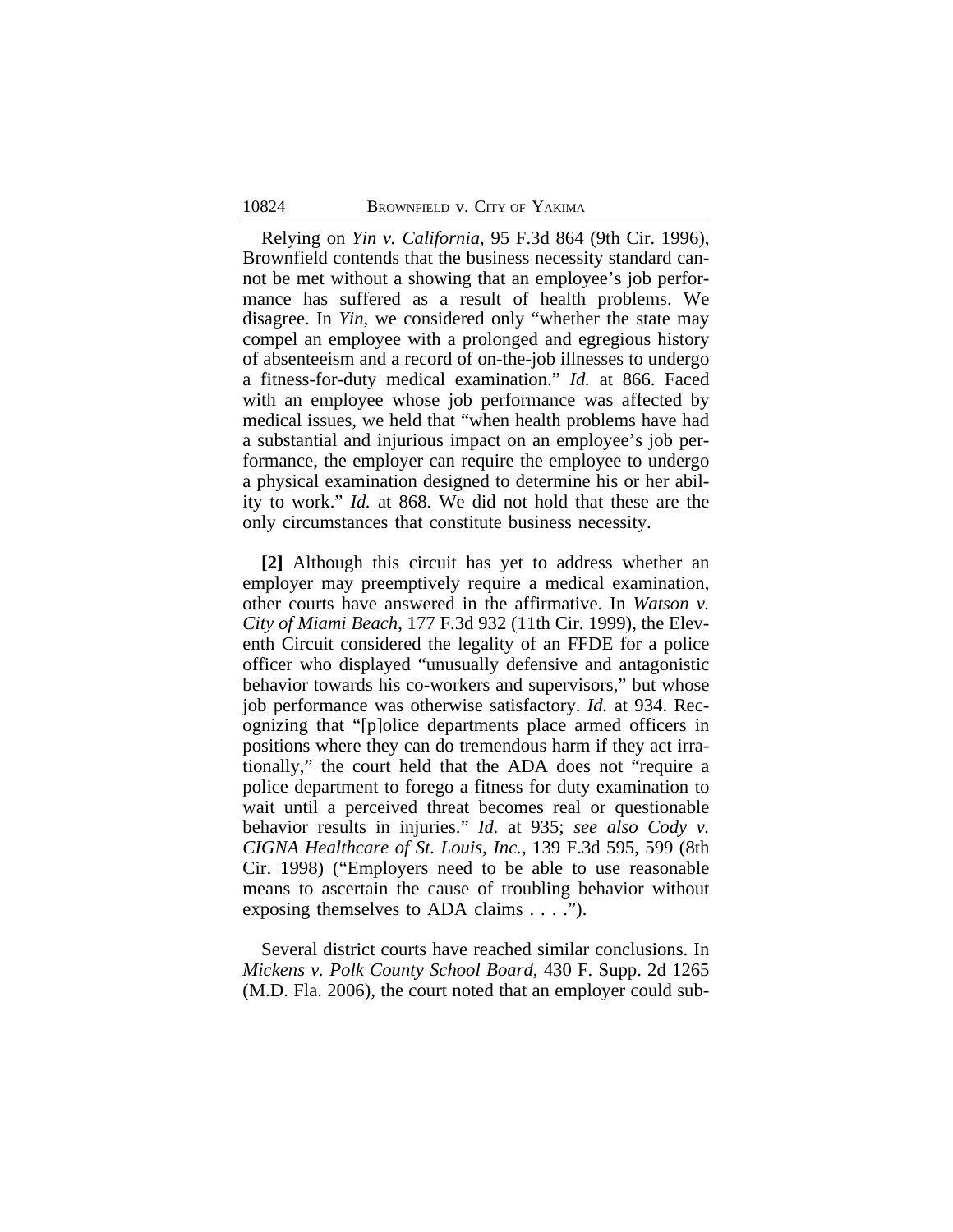ject itself to liability for negligent hiring or retention by turning a blind eye toward an employee's erratic behavior. *Id.* at 1280. It held that, "[a]s a matter of law, a school board's psychological examination of an employee is both job-related and consistent with a business necessity if that employee exhibits even mild signs of paranoid or agitated behavior that causes the school administration to question the employee's ability to perform essential job duties." *Id.* (quotations omitted). Similarly, in *Miller v. Champaign Community Unit School District Number 4*, 983 F. Supp. 1201 (C.D. Ill. 1997), the court condoned a psychiatric examination of an elementary school custodian. Focusing on the employee's daily interactions with school-aged children, the court ruled that "a psychiatric examination is job-related and consistent with business necessity in any case where an elementary school employee exhibits paranoid or agitated behavior that causes the school administration to be concerned about the personal safety of those in contact with the employee." *Id.* at 1206-07.

We agree with these courts that prophylactic psychological examinations can sometimes satisfy the business necessity standard, particularly when the employer is engaged in dangerous work. However, we must be keen to guard against the potential for employer abuse of such exams. Section 12112(d)(4)(A) prohibits employers from using medical exams as a pretext to harass employees or to fish for nonwork-related medical issues and the attendant "unwanted exposure of the employee's disability and the stigma it may carry." *EEOC v. Prevo's Family Mkt., Inc.*, 135 F.3d 1089, 1094 n.8 (6th Cir. 1998).

**[3]** We reiterate that the business necessity standard "is quite high, and is not to be confused with mere expediency." *Cripe*, 261 F.3d at 890 (quotations and alteration omitted). Nevertheless, we hold that the business necessity standard may be met even before an employee's work performance declines if the employer is faced with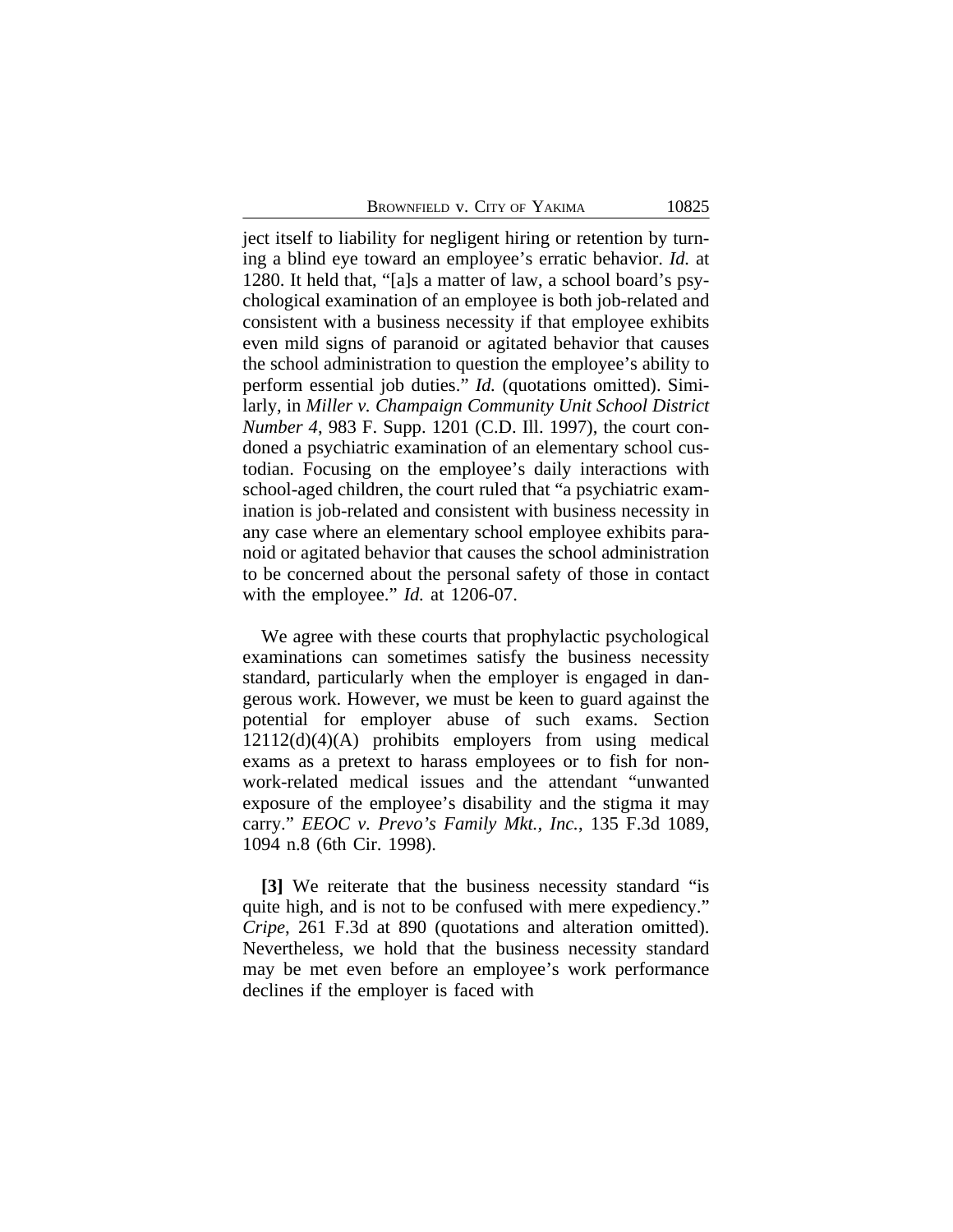significant evidence that could cause a reasonable person to inquire as to whether an employee is still capable of performing his job. An employee's behavior cannot be merely annoying or inefficient to justify an examination; rather, there must be genuine reason to doubt whether that employee can perform job-related functions.

*Sullivan v. River Valley Sch. Dist.*, 197 F.3d 804, 811 (6th Cir. 1999) (quotation omitted); *see also Conroy v. N.Y. State Dep't of Corr. Servs.*, 333 F.3d 88, 98 (2d Cir. 2003) (medical examination permissible "when the employer can identify legitimate, non-discriminatory reasons to doubt the employee's capacity to perform his or her duties").

**[4]** As the "reasonable person" language suggests, this test is objective. *See Tice v. Centre Area Transp. Auth.*, 247 F.3d 506, 518 (3d Cir. 2001) ("The ADA's requirement that [a medical examination] be consistent with business necessity is an objective one."). The employer bears the burden of demonstrating business necessity. *See Thomas v. Corwin*, 483 F.3d 516, 527 (8th Cir. 2007); *Conroy*, 333 F.3d at 97.

**[5]** We agree with the district court that the City had an objective, legitimate basis to doubt Brownfield's ability to perform the duties of a police officer. Undisputed facts show that Brownfield exhibited highly emotional responses on numerous occasions in 2005, four occurring in a single month immediately prior to his referral: He swore at a superior after abruptly leaving a meeting despite a direct order to the contrary; he engaged in a loud argument with a coworker and became extremely angry when he learned the incident was being investigated; he reported that his legs began shaking and he felt himself losing control during a traffic stop; his wife called police to report a domestic altercation with Brownfield; and he made several comments to a coworker such as "It doesn't matter how this ends."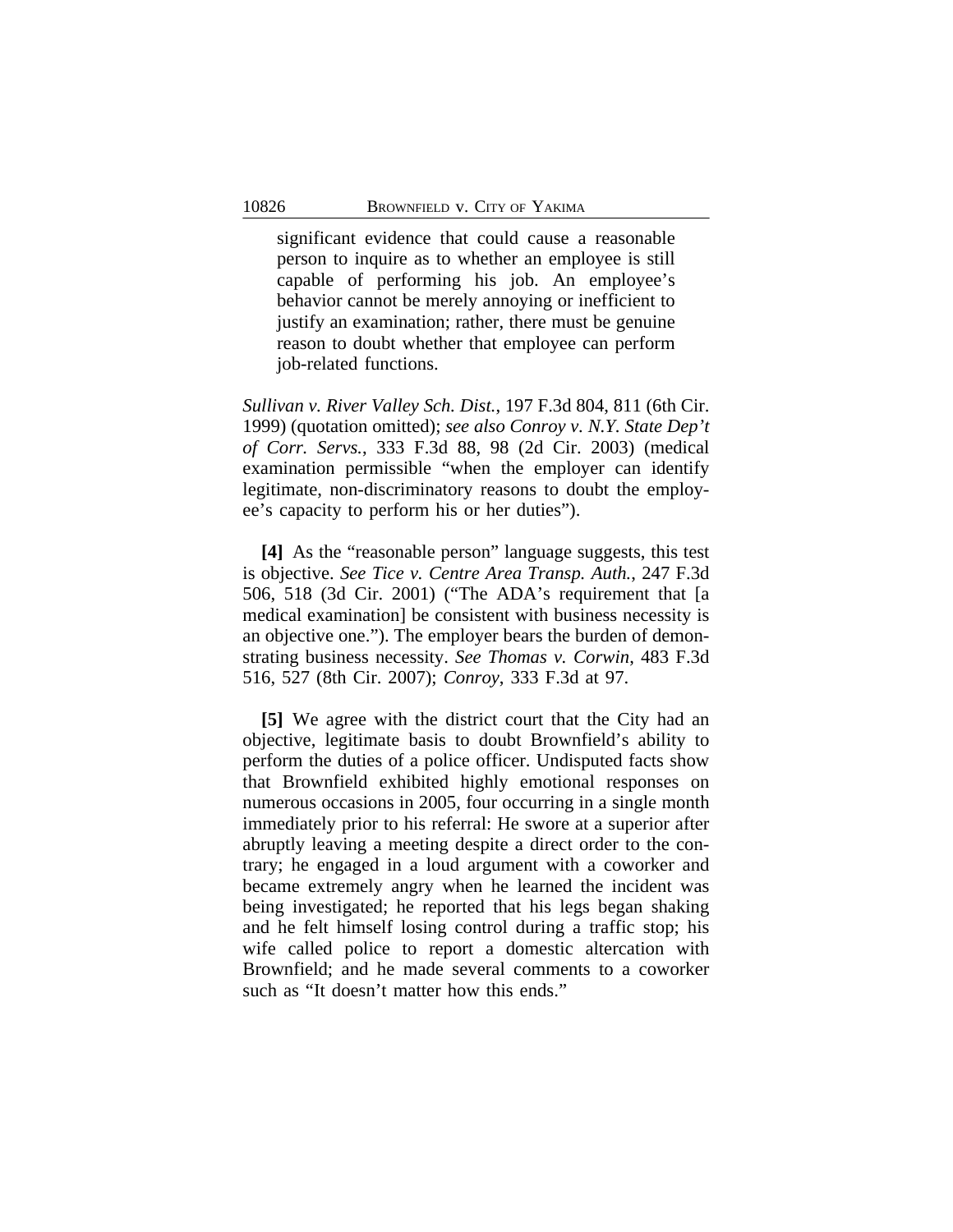**[6]** Brownfield attempts to explain away each incident by providing background facts suggesting his reactions were entirely reasonable and by challenging the third-party reports as factually inaccurate, but he does not dispute that he reacted as described or that the third-party reports were made to the YPD. Although a minor argument with a coworker or isolated instances of lost temper would likely fall short of establishing business necessity, Brownfield's repeated volatile responses are of a different character. Moreover, our consideration of the FFDEs' legitimacy is heavily colored by the nature of Brownfield's employment. Police officers are likely to encounter extremely stressful and dangerous situations during the course of their work. *See Watson*, 177 F.3d at 935 ("Police departments place armed officers in positions where they can do tremendous harm if they act irrationally."). When a police department has good reason to doubt an officer's ability to respond to these situations in an appropriate manner, an FFDE is consistent with the ADA. Reasonable cause to question Brownfield's ability to serve as a police officer was present here.**<sup>2</sup>**

### **B**

**[7]** Brownfield also appeals the district court's dismissal of his First Amendment retaliation claim. Although public employees "do not shed their First Amendment rights simply because they are employed by the government," courts considering a claim such as Brownfield's must carefully balance "the interests of the public employee, as a citizen, in commenting upon matters of public concern and the interest of the State, as an employer, in promoting the efficiency of the pub-

**<sup>2</sup>**Brownfield also argues that he was discharged in retaliation for protected ADA activity, i.e., refusing an unlawful request that he submit to a medical examination. However, Brownfield concedes that his ADA retaliation claim must stand or fall with his  $\S 12112(d)(4)(A)$  claim. Because we conclude that the referral was not unlawful, Brownfield's retaliation claim also fails.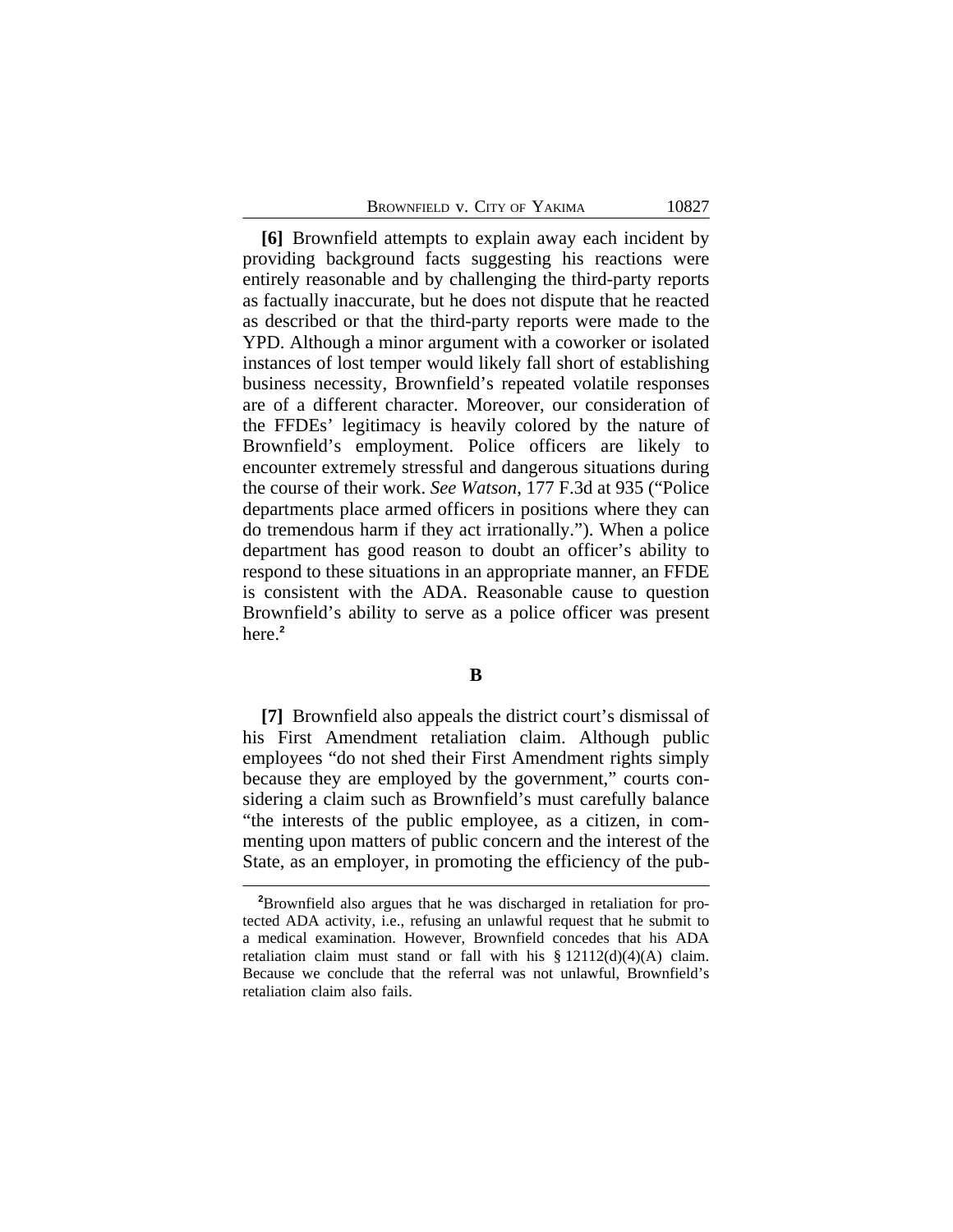lic services it performs through its employees." *Huppert v. City of Pittsburg*, 574 F.3d 696, 702 (9th Cir. 2009) (quotation and alteration omitted). To conduct this balancing, we employ a sequential five-step test, considering:

(1) whether the plaintiff spoke on a matter of public concern; (2) whether the plaintiff spoke as a private citizen or public employee; (3) whether the plaintiff's protected speech was a substantial or motivating factor in the adverse employment action; (4) whether the state had an adequate justification for treating the employee differently from other members of the general public; and (5) whether the state would have taken the adverse employment action even absent the protected speech.

### *Eng v. Cooley*, 552 F.3d 1062, 1070 (9th Cir. 2009).

The district court determined that Brownfield failed at the first step of the *Eng* test. Whether an employee's speech addresses a matter of public concern is a question of law, *id.*, that "must be determined by the content, form, and context of a given statement, as revealed by the whole record," *Connick v. Myers*, 461 U.S. 138, 147-48 (1983).

**[8]** This court has broadly described two categories of speech: that which "can fairly be considered to relate to any matter of political, social, or other concern to the community," *Johnson v. Multnomah County*, 48 F.3d 420, 422 (9th Cir. 1995) (quotation omitted); and that which "deals with individual personnel disputes and grievances" such that "the information would be of no relevance to the public's evaluation of the performance of governmental agencies," *McKinley v. City of Eloy*, 705 F.2d 1110, 1114 (9th Cir. 1983). The former is protected; the latter is not. "[T]he essential question is whether the speech addressed matters of 'public' as opposed to 'personal' interest." *Desrochers v. City of San Bernardino*,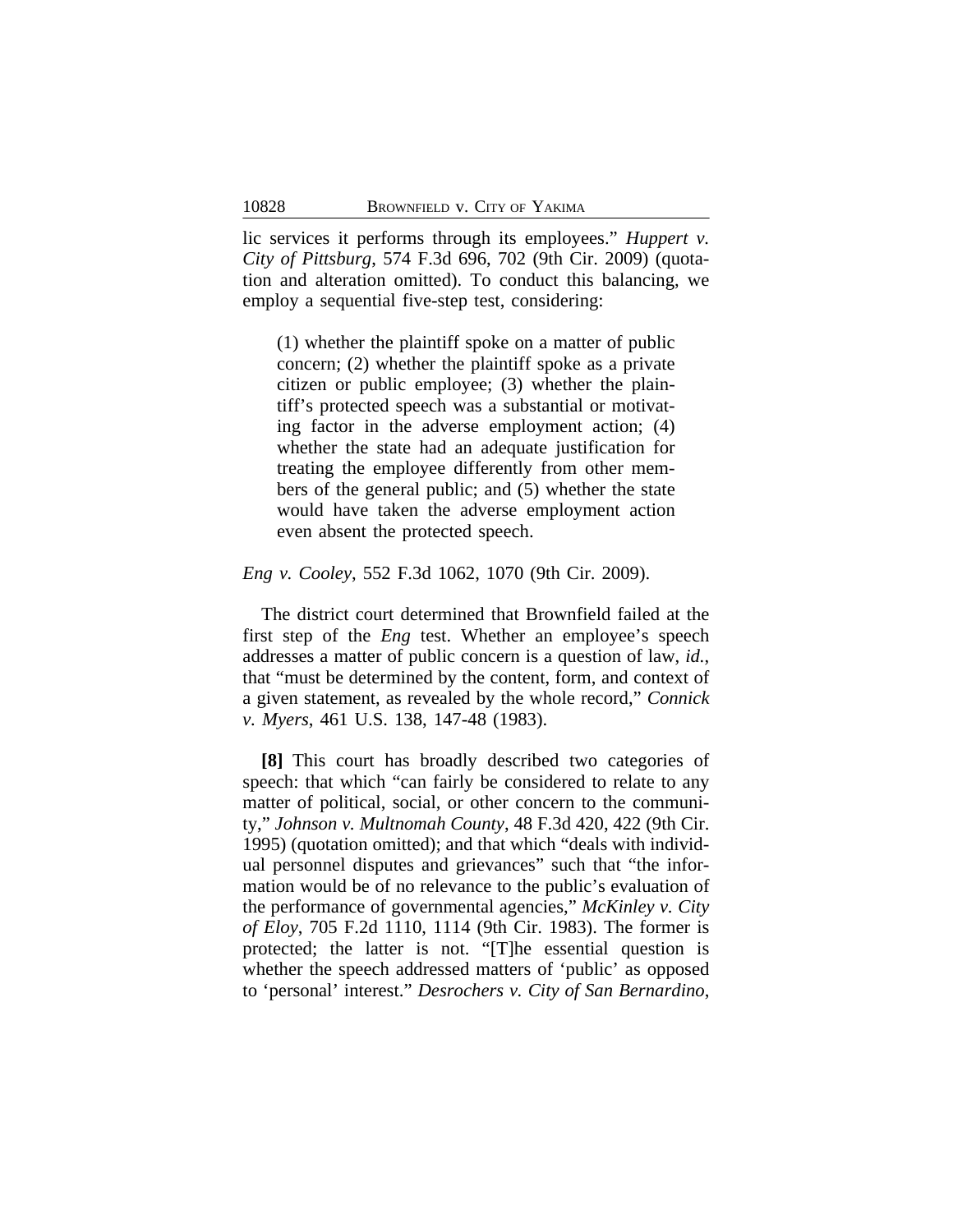572 F.3d 703, 709 (9th Cir. 2009) (quoting *Connick*, 461 U.S. at 147).

**[9]** We conclude that it was proper for the district court to hold that the speech at issue was decidedly personal. Brownfield complained that his community services partner, Dejournette, was lazy and incompetent and that he was forced to complete duties assigned to Dejournette. Brownfield also claimed that his supervisor, Merryman, was too friendly with Dejournette, and that Merryman unfairly awarded comp time and preferable assignments to Dejournette rather than to Brownfield. This is the stuff of "internal power struggles within the workplace ... which is of no interest beyond the employee's bureaucratic niche." *Desrochers*, 572 F.3d at 710 (quotation omitted); *see also Havekost v. U.S. Dep't of Navy*, 925 F.2d 316, 319 (9th Cir. 1991) ("These matters are the minutiae of workplace grievances.").

Brownfield cites to several cases in which we have described the bounds of public concern in expansive terms. For example, in *Gillette v. Delmore*, 886 F.2d 1194 (9th Cir. 1989), we held that "the manner in which police and fire fighters performed their duties on a particular occasion" was a matter of public concern because such information could "raise questions concerning whether persons should be taken to the hospital against their will, what notice they should receive, and what degree of force is appropriate." *Id.* at 1197, 1198. Similarly, in *Hyland v. Wonder*, 972 F.2d 1129 (9th Cir. 1992), we concluded that the "incompetence of public law enforcement officials at Juvenile Hall" was a matter of public concern. *Id.* at 1137; *see also Gilbrook v. City of Westminster*, 177 F.3d 839, 866 (9th Cir. 1999) ("[A]n opinion about the preparedness of a vital public-safety institution . . . goes to the core of what constitutes speech on matters of public concern."); *Allen v. Scribner*, 812 F.2d 426, 431 (9th Cir. 1987) ("[T]he competency of . . . management as well as the efficient performance of [government] duties" are matters of public concern); *McKinley*, 705 F.2d at 1114 ("[T]he competency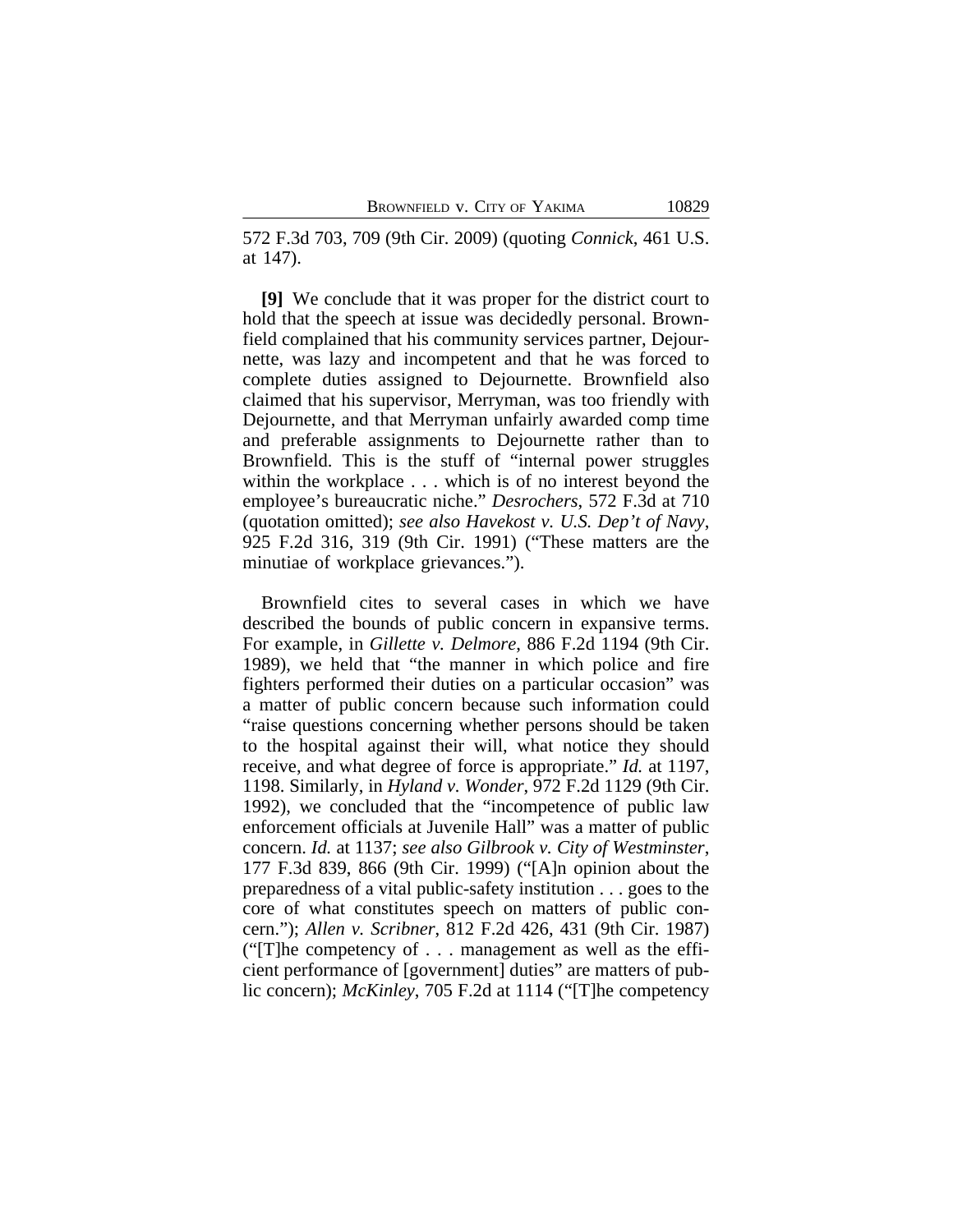of [a] police force is surely a matter of great public concern.").

Although we acknowledged this "broad language" in *Desrochers*, we clarified "that a simple reference to government functioning" does not "automatically qualif[y] as speech on a matter of public concern." 572 F.3d at 711; *see also Roth v. Veteran's Admin.*, 856 F.2d 1401, 1405 (9th Cir. 1988) ("We do not necessarily suggest that all speech concerning public monies or government inefficiency automatically deserves protection.") *overruled in part by Garcetti v. Ceballos*, 547 U.S. 410, 417 (2006). To the contrary, "the content of the communication must be of broader societal concern. The focus must be upon whether the public or community is likely to be truly interested in the particular expression, or whether it is more properly viewed as essentially a private grievance." *Roe v. City & County of San Francisco*, 109 F.3d 578, 585 (9th Cir. 1997).

Brownfield's communications regarding Dejournette and Merryman fail this test. Nothing in the statements at issue would be of even modest relevance to the public in evaluating the functioning of the YPD. They simply concern the allocation of work between Brownfield and his partner in running a PAL facility. *Cf. Gilbrook*, 177 F.3d at 866 (statements calling into question a "fire department's ability to respond effectively to life-threatening emergencies" addressed a matter of public concern); *Hyland*, 972 F.2d at 1138 (communications were public rather than personal in part because they "did not concern [plaintiff's] dissatisfaction with his own position or on-the-job treatment"); *Gillette*, 886 F.2d at 1196, 1198 (fireman's complaints regarding police use of excessive force addressed a matter of public concern). Brownfield frames his complaints as uncovering "irregularities" in PAL bank accounts, but his characterization is inconsistent with the record. At worst, Brownfield's communications show that a PAL check bounced due to Dejournette's failure to transfer funds from a sub-account. However, Brownfield did not claim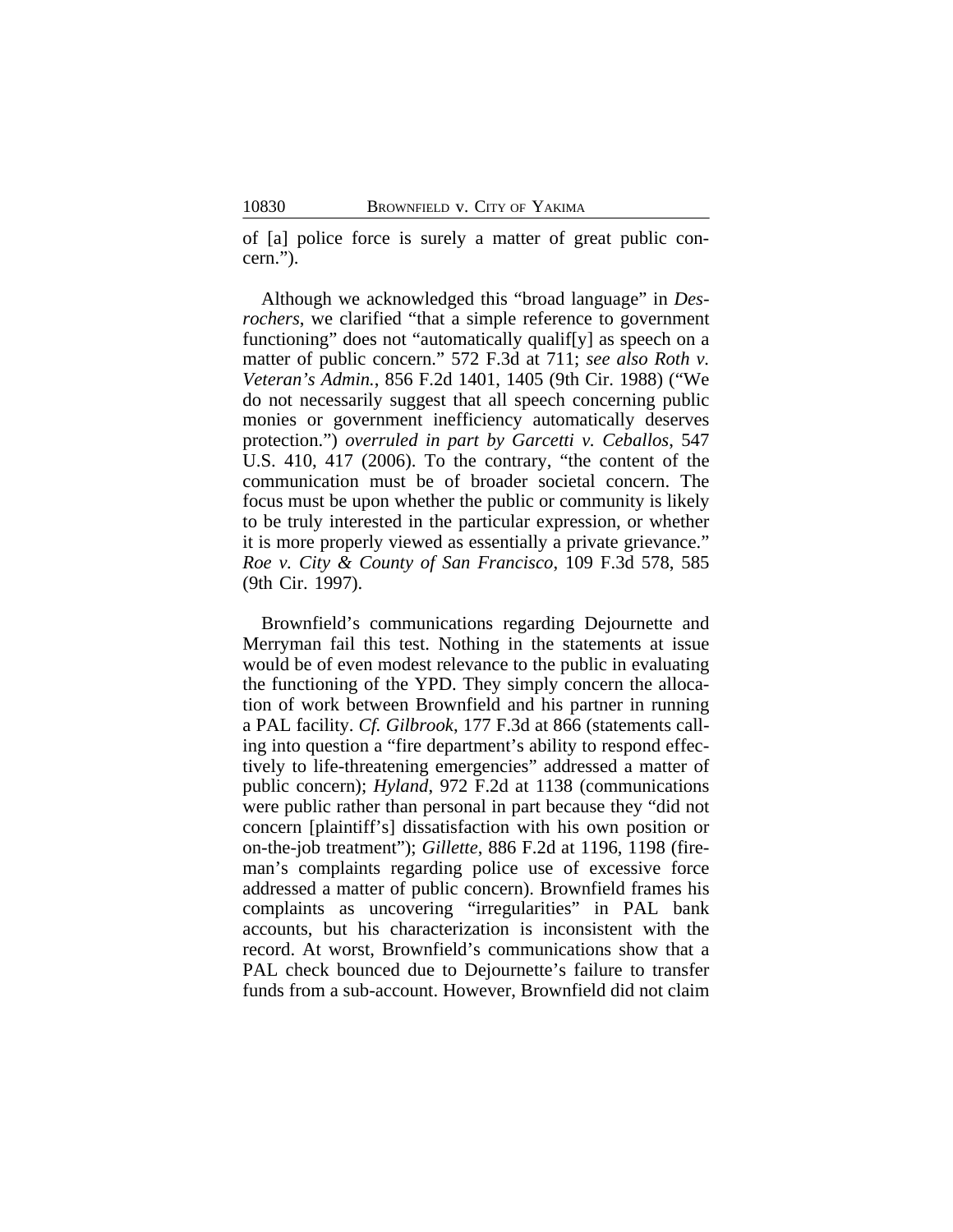that Dejournette had committed any type of malfeasance, and the overdraft charge was refunded.**<sup>3</sup>**

We also acknowledge the context of Brownfield's speech: He complained only to his superiors concerning individuals with whom he shared duties or who supervised him. *Cf. Gilbrook*, 177 F.3d at 866 (plaintiff made statements to the press); *Allen*, 812 F.2d at 431 (communications at issue made to public); *McKinley*, 705 F.2d at 1115 ("[P]laintiff's speech was specifically and purposefully directed to the public . . . ."). "In a close case, . . . the fact that it was made because of a grudge or other private interest or to co-workers rather than to the press may lead the court to conclude that the statement does not substantially involve a matter of public concern." *Desrochers*, 572 F.3d at 710 (quotation omitted); *see also Gilbrook*, 177 F.3d at 866 ("An employee's motivation and the audience chosen for the speech also are relevant to the public-concern inquiry.").

**[10]** Looking to the "content, form, and context of" Brownfield's complaints, *Connick*, 461 U.S. at 147-48, we agree with the district court that the speech addressed matters of personal rather than public concern, *see Desrochers*, 572 F.3d at 709. Accordingly, the speech was not protected, and summary judgment in favor of the City was proper.

**C**

Finally, Brownfield argues that the district court erred in dismissing his FMLA claim. Under FMLA regulations, "[n]o second or third opinions on a fitness-for-duty certification may be required." 29 C.F.R. § 825.312(b). Brownfield contends the City violated this provision by requiring him to sub-

**<sup>3</sup>**After he was found to be unfit for duty, and just after he received a pretermination notice, Brownfield alleged that Dejournette may have stolen funds from PAL. Because of the timing of the allegation, however, it could not have prompted YPD's actions.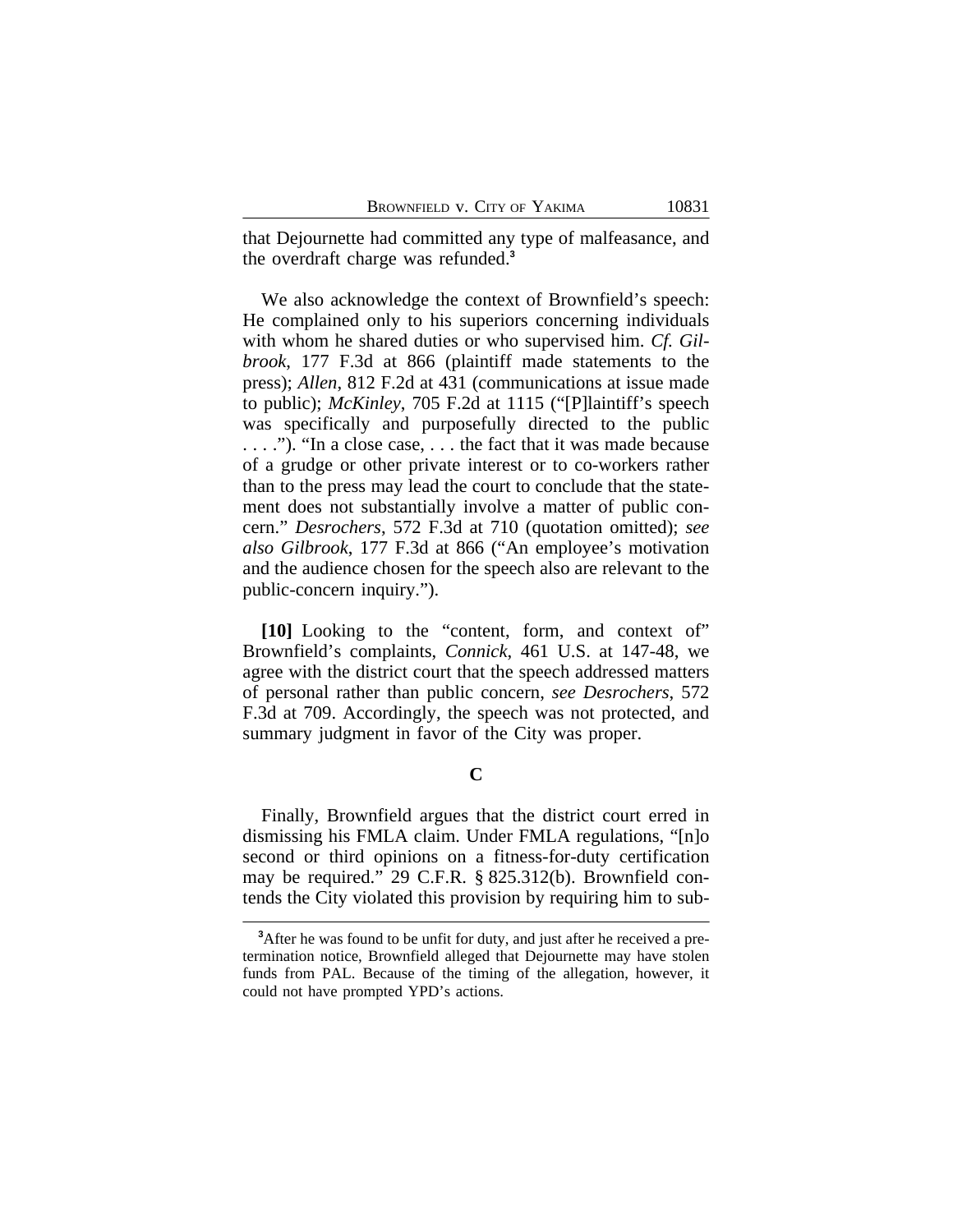mit to an FFDE after his primary care physician, Dr. Gondo, allegedly cleared Brownfield for duty. We disagree. No reasonable juror could misread Dr. Gondo's letter as stating that Brownfield had recovered from the psychological issues that rendered him unfit for duty. Dr. Gondo's transmittal refers to the relatively minor injuries Brownfield suffered in a December 2005 car accident and states that "the injured worker can perform the physical activities described in the job analysis." Dr. Gondo makes no mention of Brownfield's psychological issues.

**[11]** After the City received Dr. Gondo's letter, it requested that he defer to Dr. Decker's diagnosis or state his psychological credentials and basis for disagreement. Although Dr. Gondo responded that he would not acquiesce, he did not purport to pass on Brownfield's psychological problems. Rather than insisting on a "second or third opinion," 29 C.F.R. § 825.312(b), the City's referrals of Brownfield to Drs. Mar and Ekemo after Dr. Decker found him permanently unfit for duty simply provided Brownfield additional opportunities to obtain a proper clearance. The FMLA does not impose liability for such conduct.

Brownfield also asserts a claim for FMLA retaliation premised upon his theory that Dr. Gondo certified him for return from FMLA leave. Because we reject this theory, it follows that his retaliation claim lacks merit.**<sup>4</sup>**

**<sup>4</sup>**Brownfield argues in passing that the City also violated the FMLA by transmitting Dr. Decker's report to Dr. Gondo. He asserts that this was a "prima facie violation of the FMLA," but does not explain how this violation harmed him. *See Ragsdale v. Wolverine World Wide, Inc.*, 535 U.S. 81, 89 (2002) (FMLA's non-disclosure provision "provides no relief unless the employee has been prejudiced by the violation: The employer is liable only for compensation and benefits lost by reason of the violation"). In any event, we decline to address this argument because it was inadequately briefed. "We review only issues which are argued specifically and distinctly in a party's opening brief. We will not manufacture arguments for an appellant, and a bare assertion does not preserve a claim, particularly when, as here, a host of other issues are presented for review." *Greenwood v. FAA*, 28 F.3d 971, 977 (9th Cir. 1994) (citations omitted).